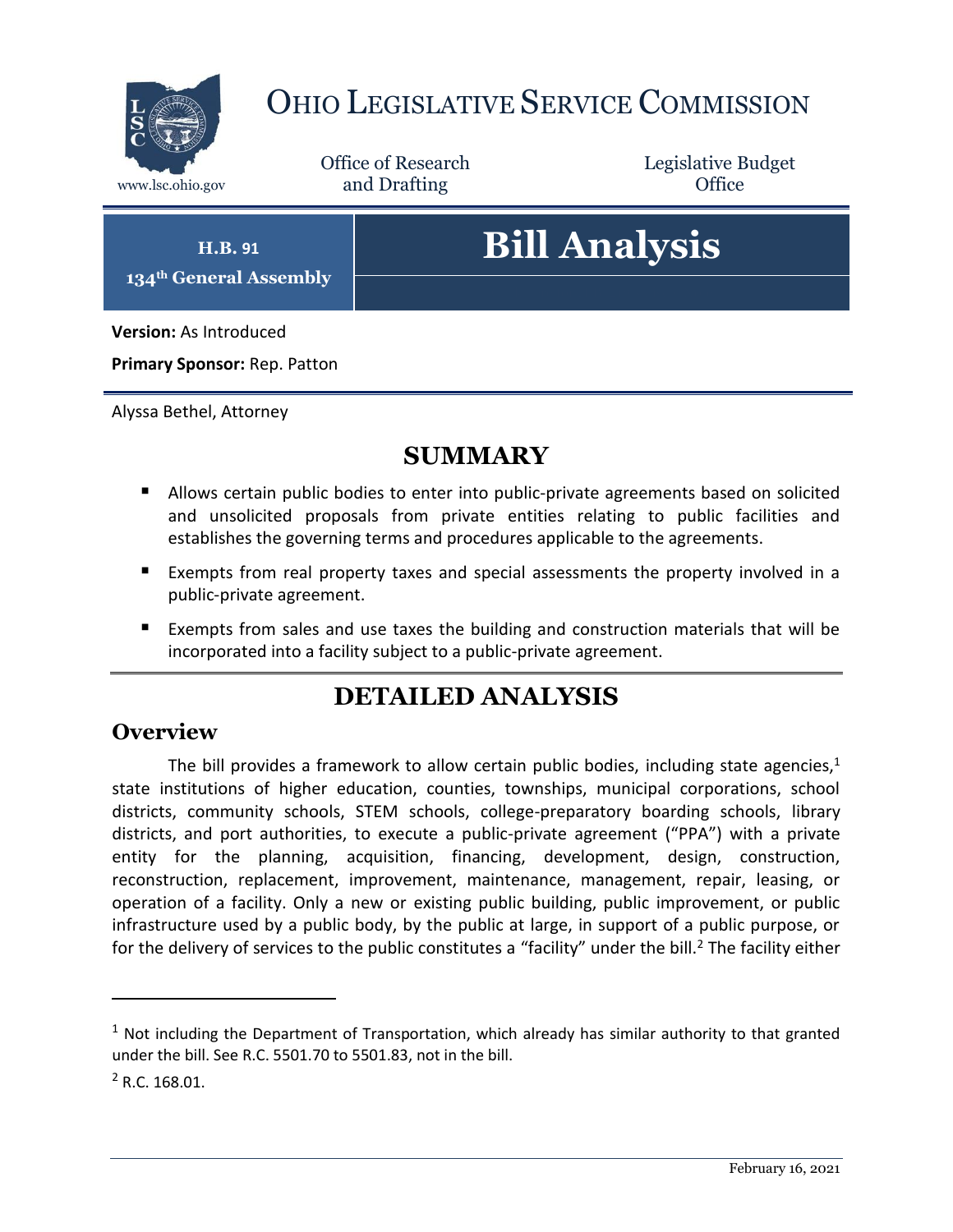must be owned by the public body or owned by the private entity through a lease agreement under which the facility reverts to the public body upon expiration of the agreement.<sup>3</sup>

#### **Proposals: solicited and unsolicited**

To initiate the PPA process, the public body may either solicit proposals for a publicprivate initiative or may receive unsolicited proposals. In either case, the public body must conduct a competitive selection process before entering into a PPA.<sup>4</sup> The bill establishes that trade secrets are confidential and are not public records. Financial information that is related to a proposal is confidential and not a public record, but becomes a public record when a proposal is selected (in the case of a solicited proposal) or when a proposal is accepted or rejected (in the case of an unsolicited proposal). The bill allows a private entity, before submitting a proposal, to request that the public body review information to determine whether it would be subject to disclosure as a public record.<sup>5</sup>

#### **Solicited proposals**

The public body may select solicited proposals through sealed bidding or based on qualifications and/or best value.<sup>6</sup> When evaluating and selecting a bid or proposal, the public body must consider the following factors:

- The ability of the facility to serve a public purpose;
- The proposed aggregate cost of and financial plan for the facility, including costs for labor, fringe benefits, equipment and materials, and costs of administering, monitoring, and inspecting the facility;
- The general reputation, qualifications, industry experience, and financial capacity of the private entity;
- The proposed design, operation, and feasibility of the facility;
- Comments from local citizens and affected jurisdictions;<sup>7</sup>
- Benefits to the public and the affected facility;
- $\blacksquare$  The safety record of the private entity;
- The inclusion of a teaming agreement in the bid or proposal that identifies the primary designer of record or design firm representing not less than 30% of the estimated design

 $\overline{a}$ 

 $<sup>7</sup>$  An affected jurisdiction is any unit of government within Ohio where all or part of a facility is located or</sup> any other public entity directly affected by the facility. R.C. 168.01.

 $3$  R.C. 168.02.

 $4$  R.C. 168.03(D) (solicited proposals) and 168.04(F)(1) (unsolicited proposals).

 $5$  R.C. 168.03(E) and 168.04(C).

 $6$  R.C. 168.03(B).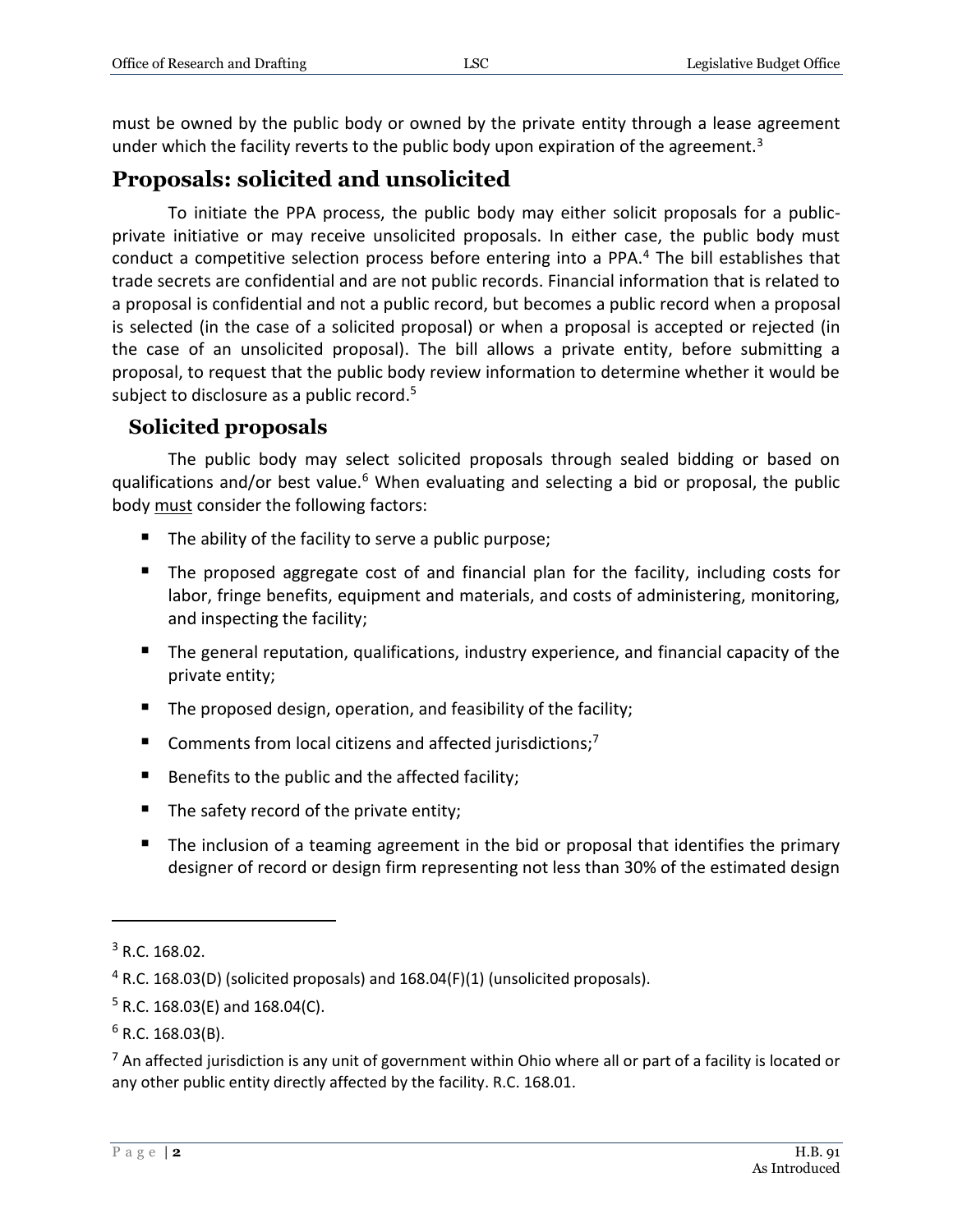fee, the primary construction contractor representing not less than 30% of the estimated construction dollar value amount, and the primary financier representing not less than 50% of the total project cost;

Any other criteria that the public body considers appropriate.<sup>8</sup>

And, the public body may consider the following, additional factors:

- The bidder's estimates of capital expenditures and operating expenses for the proposed facility;
- The schedule for completion of the proposed facility;
- Whether user fees, lease payments, or other charges will be collected for use of the proposed facility over the term of the PPA;
- The proposed length of time before ownership of the facility reverts to the public body.<sup>9</sup>

#### **Reimbursement of cost for submitting proposal**

The bill authorizes a public body to reimburse a private entity for the cost of submitting a solicited proposal if the public body describes in a solicitation for proposals the terms and conditions for reimbursement. The public body may condition the reimbursement on the private entity transferring to the public body any work product contained in its proposal.<sup>10</sup>

If a public body includes the option for reimbursement in its solicitation for proposals, but terminates the solicitation or terminates negotiations with a private entity that submitted a proposal, the private entity may be entitled to a pro-rated portion of the reimbursement or the full reimbursement under the bill.<sup>11</sup>

#### **Unsolicited proposals**

If a private entity provides an unsolicited proposal to a public body, the public body decides whether or not to evaluate the proposal. A public body that evaluates a proposal has 90 days from when the public body received the proposal to determine if it meets all of the following requirements:

- $\blacksquare$  Is independently originated and developed by the proposer;
- Benefits the public;
- $\blacksquare$  Is prepared without public body supervision;

 $8$  R.C. 168.03(C)(1).

 $9$  R.C. 168.03(C)(2).

 $10$  Generally, only the private entities the public body does not enter into an agreement with, unless the public body agrees otherwise. R.C. 168.03(F)(1) and (F)(2).

<sup>&</sup>lt;sup>11</sup> R.C. 168.03(F)(3) and (F)(4).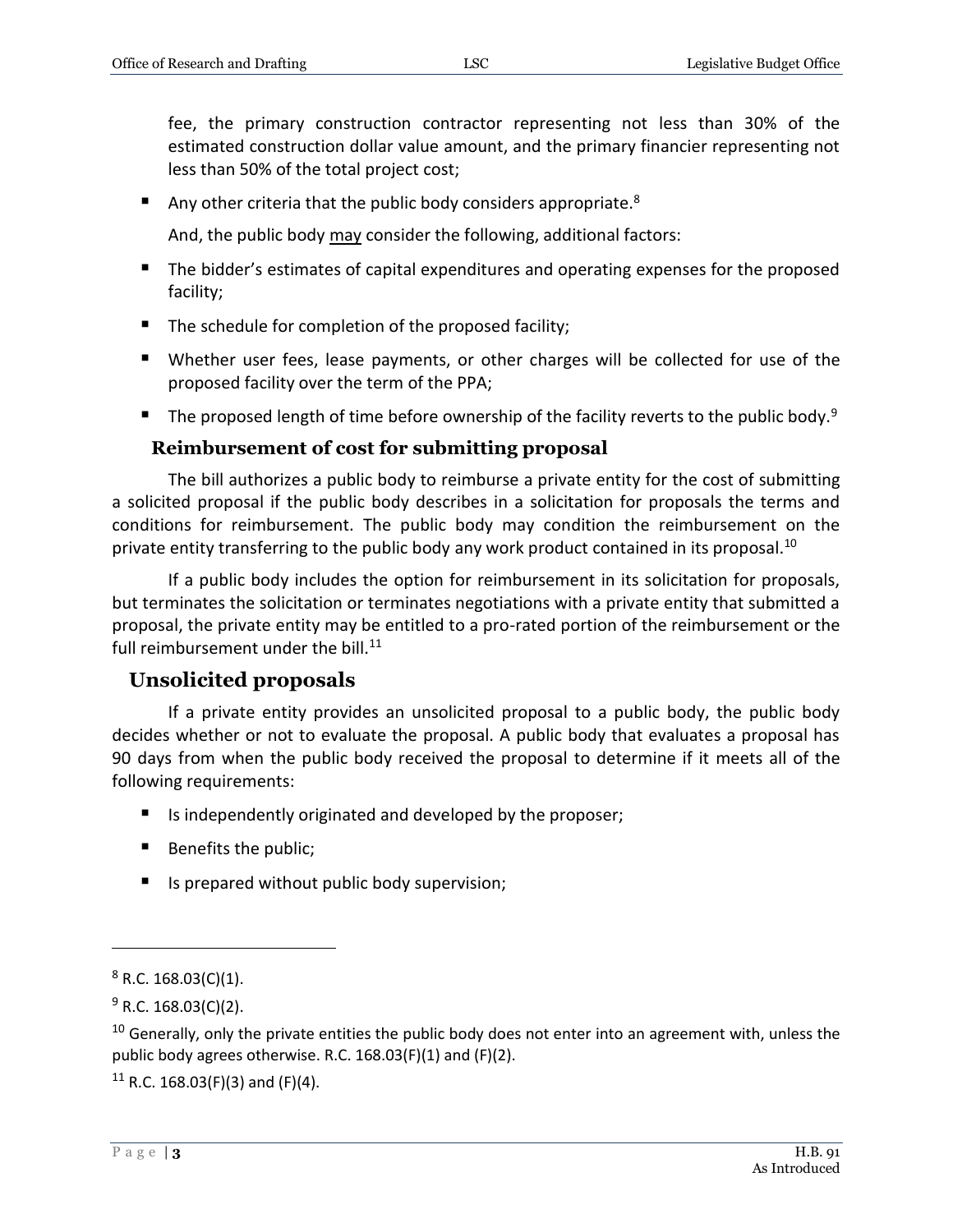- Includes sufficient detail and information for the public body to evaluate the proposal in an objective and timely manner, including the conceptual design or plan for the proposed facility, project costs, and a schedule for starting and completing the facility;
- If Is made by a private entity that is not prohibited from making a proposal under the Campaign Finance Law.<sup>12</sup>

If a proposal does not meet the requirements, the public body returns the proposal.<sup>13</sup> If a proposal does meet the requirements, the public body may continue to evaluate the proposal<sup>14</sup> and must advertise the proposal for the purpose of receiving competitive proposals. The advertisement must include: the nature and scope of the unsolicited proposal, the location of the facility, the work to be performed on or in connection with the facility, where to submit a proposal, and a reasonable time period by which competitors must submit their proposals.<sup>15</sup> The unsolicited proposal and any comparable proposal are evaluated using the same factors set forth above for solicited proposals.<sup>16</sup>

After its evaluation of the proposals, the public body may: accept the original proposal; accept or reject all proposals; or reject the original proposal and accept a comparable competing proposal if the public body determines the comparable competing proposal is the most advantageous to the jurisdictions the public body serves.<sup>17</sup>

A public body must charge a reasonable fee for its costs to process, review, and evaluate an unsolicited proposal and competing proposals.<sup>18</sup>

#### **Public-private agreements**

After selecting a proposal (whether via the solicited or unsolicited process), the public body enters into the PPA with the private entity, called the "operator."<sup>19</sup> Any affected jurisdiction, which includes any government unit where part or all of the facility is located or any public entity directly affected by the facility,  $20$  is entitled to become a party to the PPA.<sup>21</sup> The PPA must provide for the following:

 $13$  R.C. 168.04(D).

- $14$  R.C. 168.04(E).
- $15$  R.C. 168.04(F).
- <sup>16</sup> R.C. 168.04(H).
- $17$  R.C. 168.04(I).
- $18$  R.C. 168.04(G).
- <sup>19</sup> R.C. 168.01.
- <sup>20</sup> R.C. 168.01.
- $21$  R.C. 168.05(A).

 $12$  R.C. 168.04(A) and (B).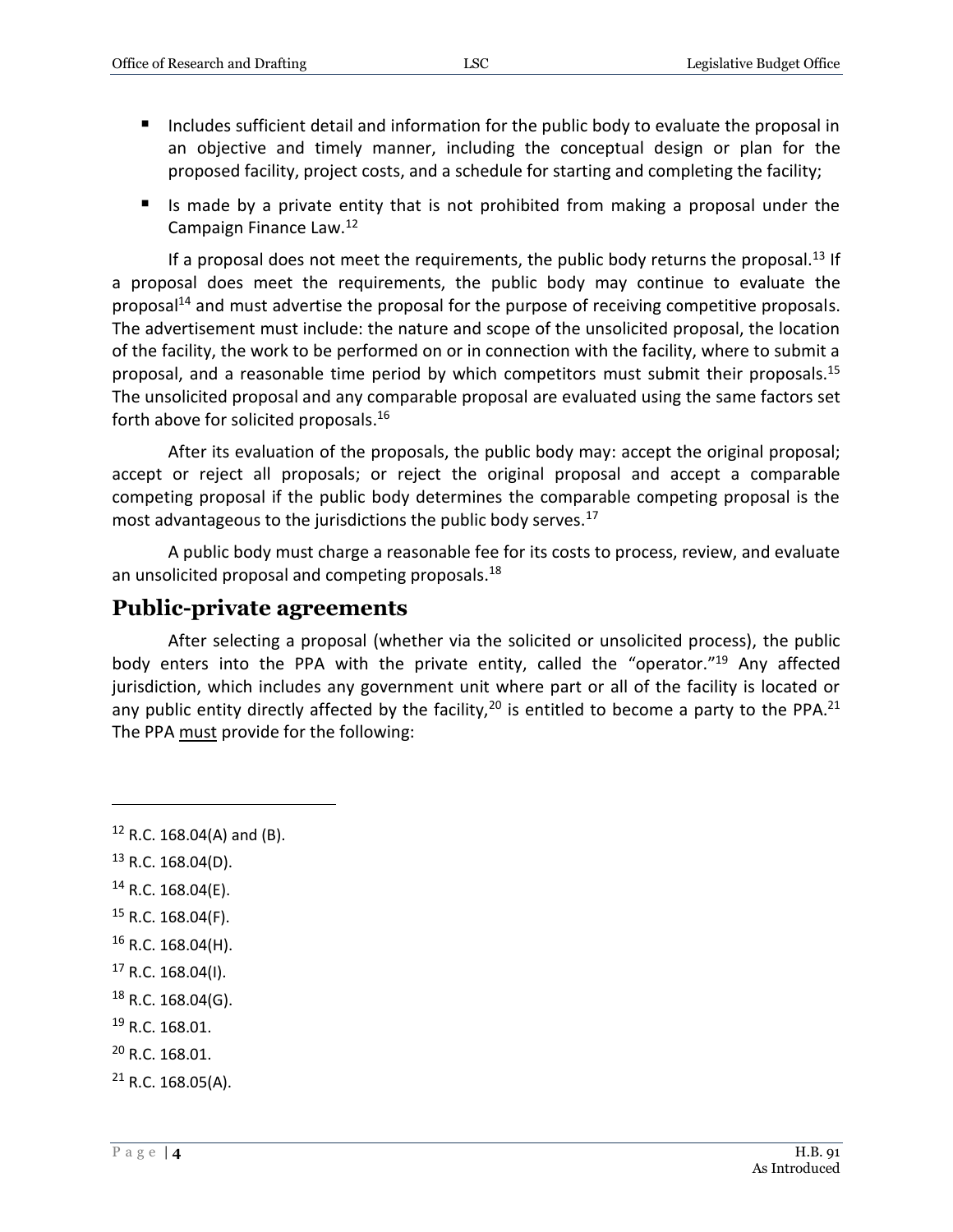- Planning, acquisition, financing, development, design, construction, reconstruction, replacement, improvement, maintenance, management, repair, leasing, or operation of a facility (the bill specifies that a public-private agreement that provides for the construction or reconstruction of a facility also must provide for maintenance after the construction or reconstruction);
- **Term of the PPA:**
- $\blacksquare$  Type of property interest, if any, the operator will have in the facility;
- A specific plan to ensure proper maintenance of the facility throughout the term of the PPA and a return of the facility to the public body, if applicable, in good condition and repair;
- Compliance with applicable federal, state, and local laws, including laws applicable to public improvements<sup>22</sup> to the extent those laws do not conflict with the bill's provisions;
- Grounds for termination of the PPA by the public body or operator;
- Disposition of the facility upon completion of the PPA;
- **Inspection by the public body of construction of or improvements to the facility;**
- Filing by the operator, on a periodic basis, of appropriate financial statements in a form acceptable to the public body;
- Filing by the operator, on a periodic basis, of reports as determined by the public body in a form acceptable to the public body;
- **Procedures for amendment of the PPA;**
- If the PPA contains a construction services<sup>23</sup> component, both of the following:
	- □ A contract performance bond executed by a surety authorized by the Department of Insurance to write surety bonds in an amount equal to the construction services component contract price, conditioned upon the operator or contractor performing the construction services portion of the work in accordance with the agreed upon terms, within the time prescribed;
	- Payment bond executed by a surety authorized by the Department of Insurance to write surety bonds in an amount equal to the construction services component contract price, conditioned upon the payment for all labor, work performed, and

<sup>&</sup>lt;sup>22</sup> This would include, for instance, Chapter 153 of the Revised Code. The bill also specifies that if an improvement is made during the term of the PPA but the improvement is not part of the PPA, then the improvement must be made in accordance with laws applicable to public improvements. R.C. 168.14.

<sup>&</sup>lt;sup>23</sup> This means design-build, construction, reconstruction, replacement, improvement, or repair services. R.C. 168.05(B)(2).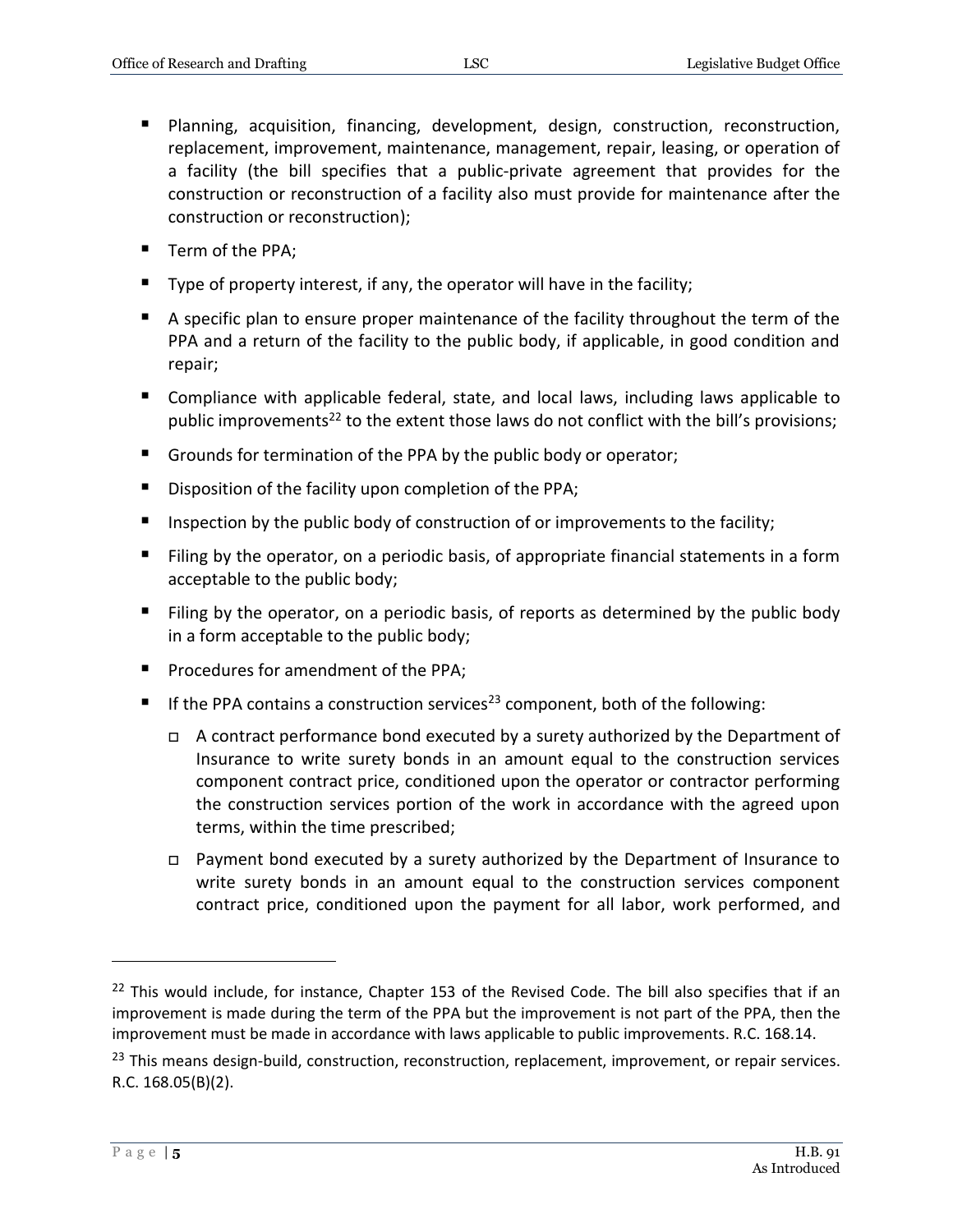materials furnished in connection with the construction services portion of the work.<sup>24</sup>

Further, a PPA may provide for the following:

- Review and approval by the public body of the operator's plans for the development and operation of the facility;
- Maintenance by the operator of a policy of liability insurance or self-insurance;
- Financing obligations of the operator and the public body;
- **Apportionment of expenses between the operator and the public body;**
- Rights and duties of the operator, the public body, and other state and local governmental entities with respect to use of the facility;
- Rights and remedies available in the event of default or delay;
- Terms and conditions of indemnification of the operator by the public body;
- Assignment, subcontracting, or other delegation of responsibilities of the operator or the public body under the agreement to third parties, including other private entities and other public bodies;
- Sale or lease to the operator of private property related to the facility;<sup>25</sup>
- A provision authorizing a binding dispute resolution<sup>26</sup> method for controversies arising from the PPA, but the method may proceed only upon agreement of all parties to the controversy.<sup>27</sup>

#### **Material default**

If the operator materially defaults<sup>28</sup> on the PPA, the public body may either: (1) elect to take over the facility, including the succession of all right, title, and interest in the facility, subject to any liens on revenues previously granted by the operator, or (2) terminate the PPA and exercise any other available rights and remedies. If the public body takes over the facility,

 $\overline{a}$ 

<sup>28</sup> A material default is any failure of an operator to perform any duties under a PPA that jeopardizes delivery of adequate service to the public and remains unsatisfied after a reasonable period of time and after the operator has received written notice from the public body of the failure. R.C. 168.01.

 $24$  R.C. 168.05(B)(1).

<sup>&</sup>lt;sup>25</sup> R.C. 168.05(C).

<sup>&</sup>lt;sup>26</sup> "Binding dispute resolution" means a binding determination after review by a technical expert of all relevant items, which may include documents, and by interviewing appropriate personnel and visiting the project site involved in the controversy. "Binding dispute resolution" does not involve representation by legal counsel or advocacy by any person on behalf of any party to the controversy.

 $27$  R.C. 168.05(D).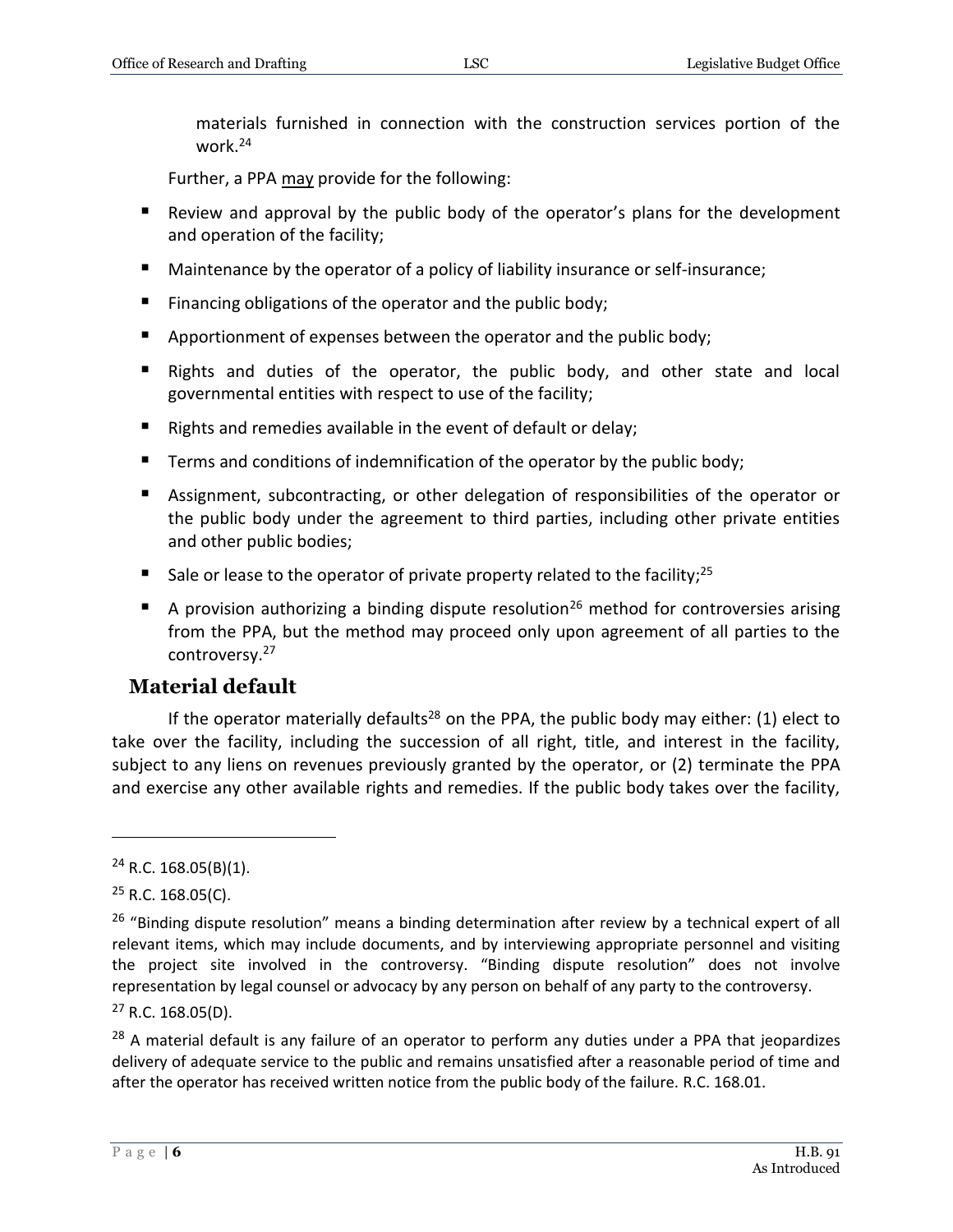the public body must collect and pay revenues subject to a lien to satisfy any obligation. The public body may develop and operate the facility and comply with service contracts or may solicit proposals for the maintenance and operation of the facility in accordance with the process set forth above under "**Solicited proposals**." 29

#### **Termination**

When a PPA terminates, the operator's authority and duties cease unless the PPA provides otherwise. And, the facility reverts to the public body and must be dedicated for public use.<sup>30</sup>

#### **Financing**

A public body that has authority under continuing law to issue obligations may issue obligations for the purpose of funding the development or financing of a facility under a PPA. $31$ A public body may accept a grant, loan, or other financial assistance from the United States or any of its agencies or may enter into agreements with the United States as necessary. A public body may accept from any source any grant, donation, gift, or other form of conveyance of land, money, other real or personal property or other items of value, and the public body may use federal, state, local, and private funds to finance a facility. Finally, a facility may be financed in whole or in part by contribution of any funds or property made by any operator or an affected jurisdiction that is a party to a PPA.<sup>32</sup>

#### **Taxes**

The bill specifies that a facility and any tangible personal property used exclusively with a facility that is owned by a public body and leased, licensed, financed, or otherwise conveyed to an operator, or that is acquired, constructed, or otherwise provided by an operator on behalf of the public body is exempt from property taxes and special assessments levied by the state or a political subdivision.<sup>33</sup> Building and construction materials that will be incorporated into the facility are exempt from sales and use tax.<sup>34</sup>

 $\overline{a}$ 

<sup>34</sup> R.C. 168.10.

<sup>29</sup> R.C. 168.07.

<sup>30</sup> R.C. 168.06.

 $31$  R.C. 168.08.

<sup>32</sup> R.C. 168.09.

<sup>&</sup>lt;sup>33</sup> "Political subdivision" includes any county, township, municipal corporation, or other body corporate and politic that is responsible for government activities in a geographic area smaller than that of the state.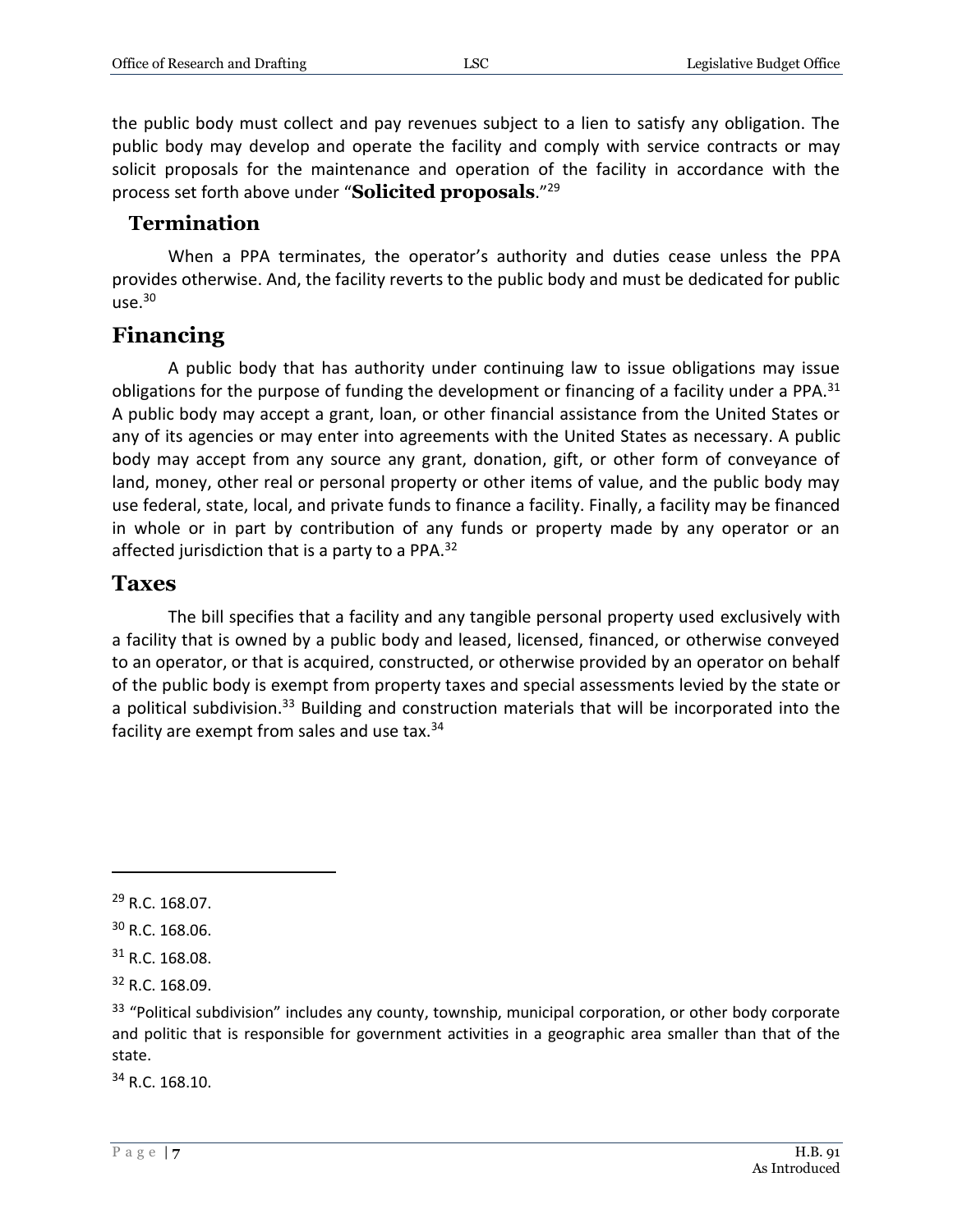#### **Appropriation of property**

The bill allows a public body to acquire property, rights-of-way, or other rights in property in accordance with continuing law regarding appropriation of property<sup>35</sup> for public use in connection with projects that are part of a PPA. If the public body proposes to appropriate property at the request of a private entity, the private entity must pay the costs and the public body must first make a finding that the appropriation is for a public use and serves a public purpose.<sup>36</sup> The bill specifies it does not confer on the operator the public body's authority to appropriate property.<sup>37</sup>

#### **Miscellaneous**

The bill specifies that a public body *is not subject* to competitive bidding laws when executing a PPA,<sup>38</sup> and that a PPA *is subject* to Prevailing Wage Law.<sup>39</sup>

The public body must deposit funds collected pursuant to a PPA into a fund the public body creates for this purpose or as the public body otherwise determines as specified in the PPA.<sup>40</sup>

A municipal corporation may adopt ordinances regarding PPAs that vary from the bill's provisions. 41

The bill specifies that law enforcement officers have the same powers and jurisdiction within the limits of a facility as they have in their areas of jurisdiction, and that law enforcement officers have access to a facility at any time for the purpose of exercising those powers and jurisdiction.<sup>42</sup>

 $\overline{a}$ 

<sup>38</sup> R.C. 168.05(G).

<sup>39</sup> R.C. 168.05(H).

 $40$  R.C. 168.05(F).

<sup>42</sup> R.C. 168.12.

<sup>&</sup>lt;sup>35</sup> See Chapter 163. of the Revised Code, not in the bill.

<sup>&</sup>lt;sup>36</sup> R.C. 168.11. The Appropriation Law already requires that any real property be appropriated only as necessary and for a public use. R.C. 163.021, not in the bill.

 $37$  R.C. 168.05(E).

 $41$  R.C. 168.14. This is probably already the case under the Home Rule Amendment to the Ohio Constitution (art. XVIII, sec. 3) – at least for chartered municipal corporations – because the Ohio Supreme Court has found that the improvement, leasing, and conveyance of municipal property are matters of local self-government. See *State ex rel. Leach v. Redick*, 168 Ohio St. 543 (1959); *Babin v. Ashland*, 160 Ohio St. 328 (1953); and *Dies Electric Co. v. Akron*, 62 Ohio St.2d 322 (1980).